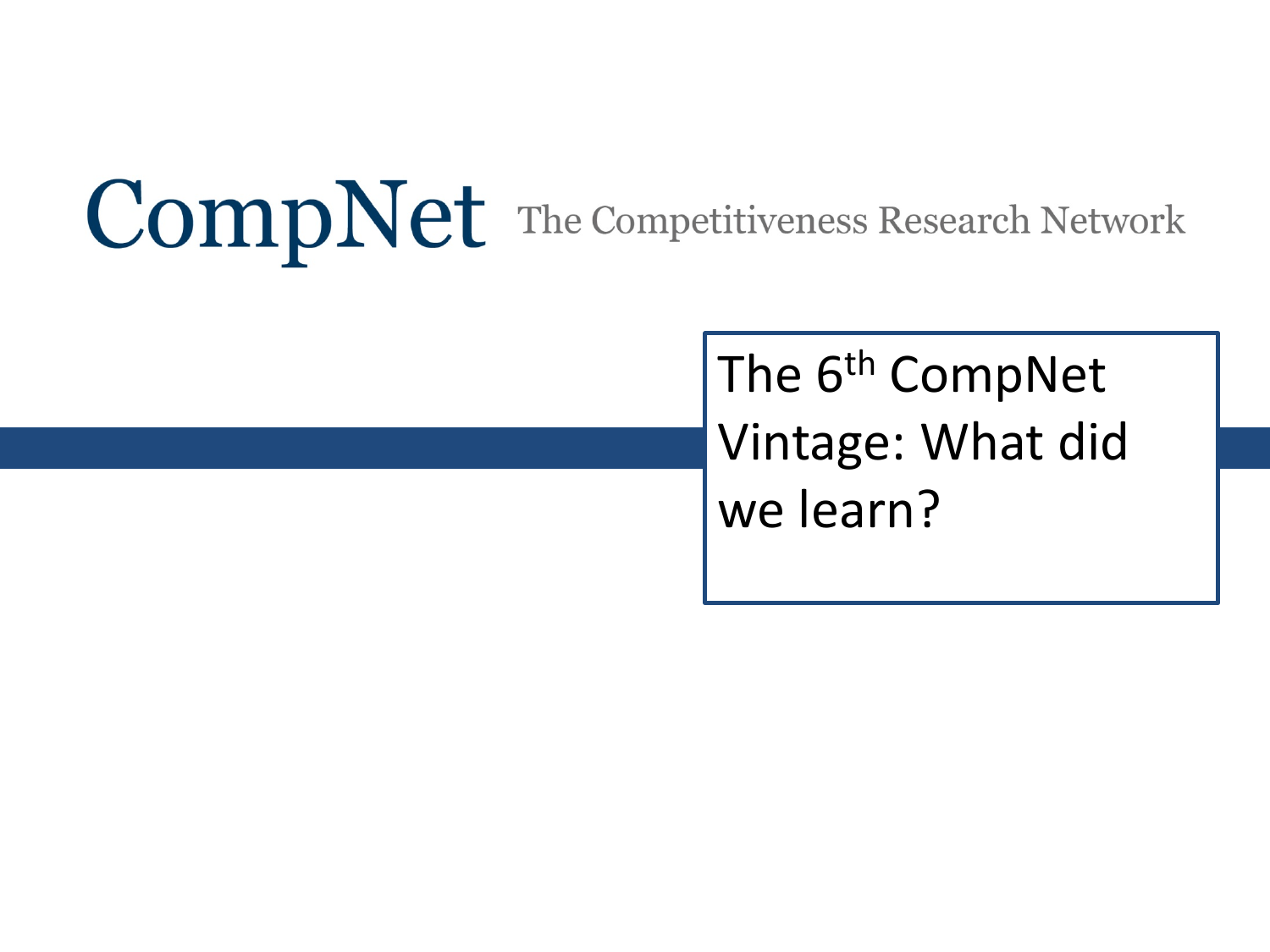Experiences from 6<sup>th</sup> CompNet vintage (feedback from data providers, cross-country comparability report, own experiences)  $\Rightarrow$ 

- Changes in data preparation package
- Changes in the code
- Changes in the data collection process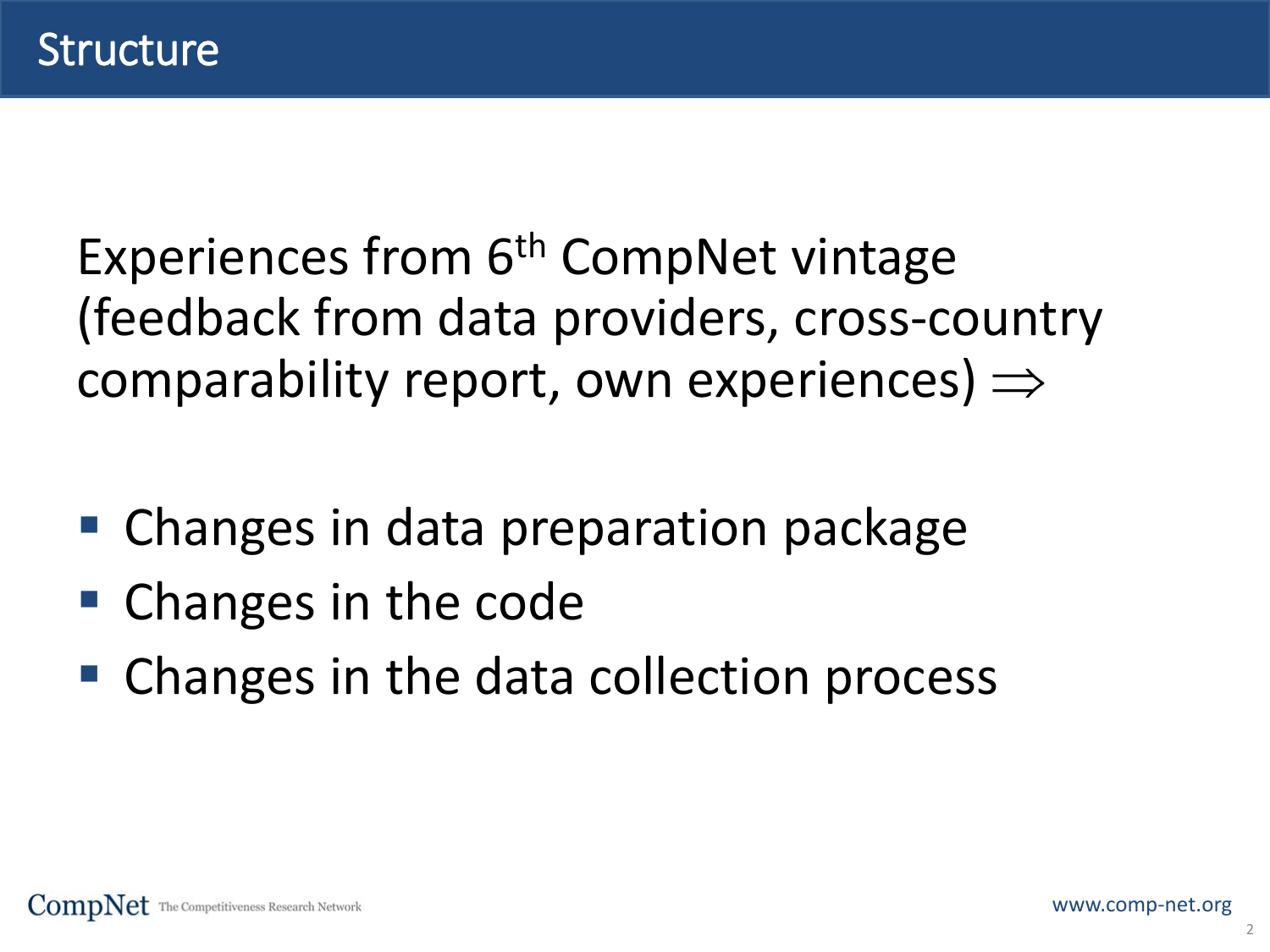# Data preparation package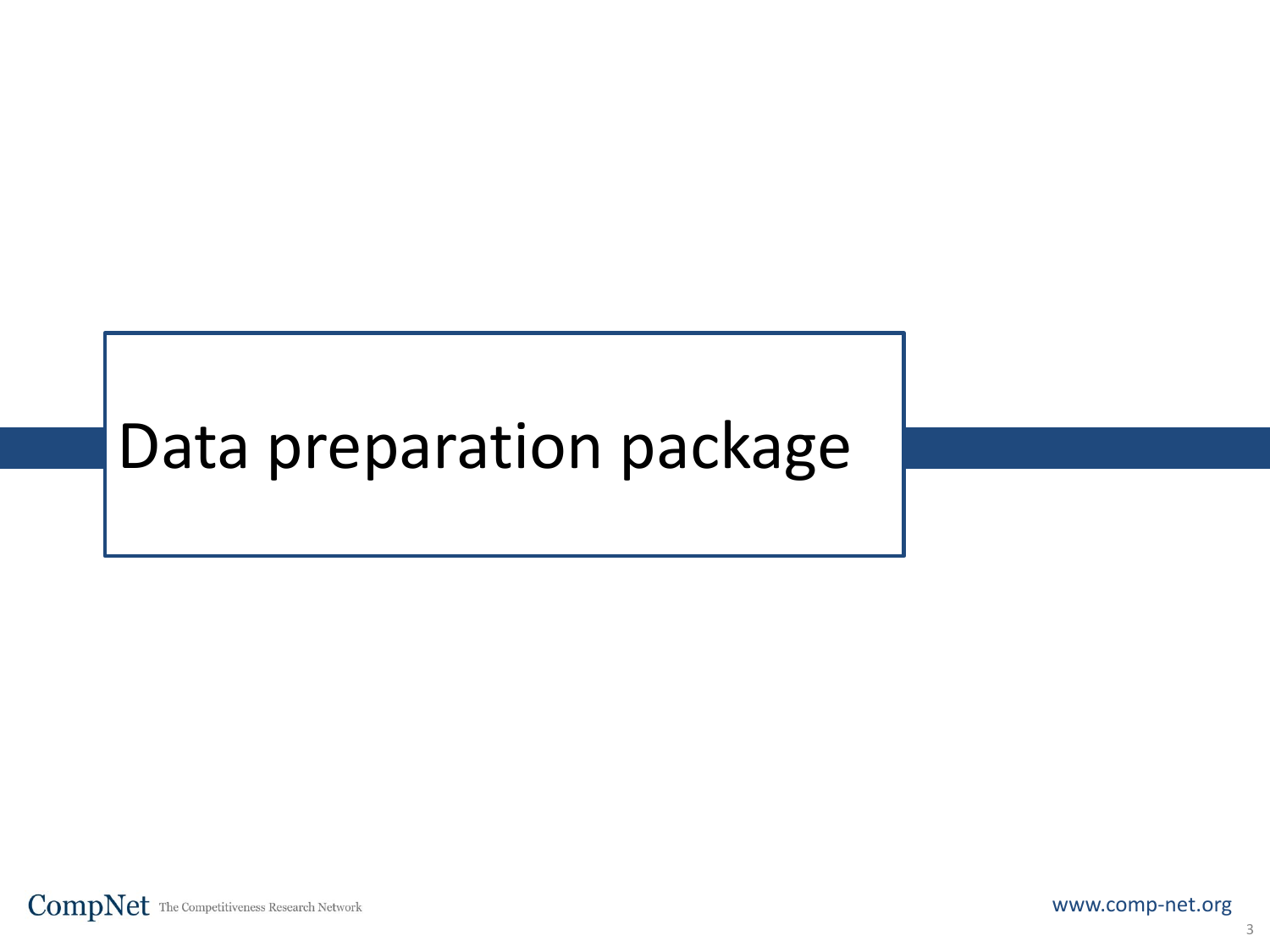- General problem  $6<sup>th</sup>$  vintage: often vague raw variable definitions  $\rightarrow$  questions from data providers, comparability problems, delays in data processing
- $\blacksquare$  7<sup>th</sup> vintage:
	- More exhaustive and precise definitions, often according to International Financial Reporting Standards (IFRS) and International Accounting Standards (IAS);
	- Three input variable groups: financial, trade, other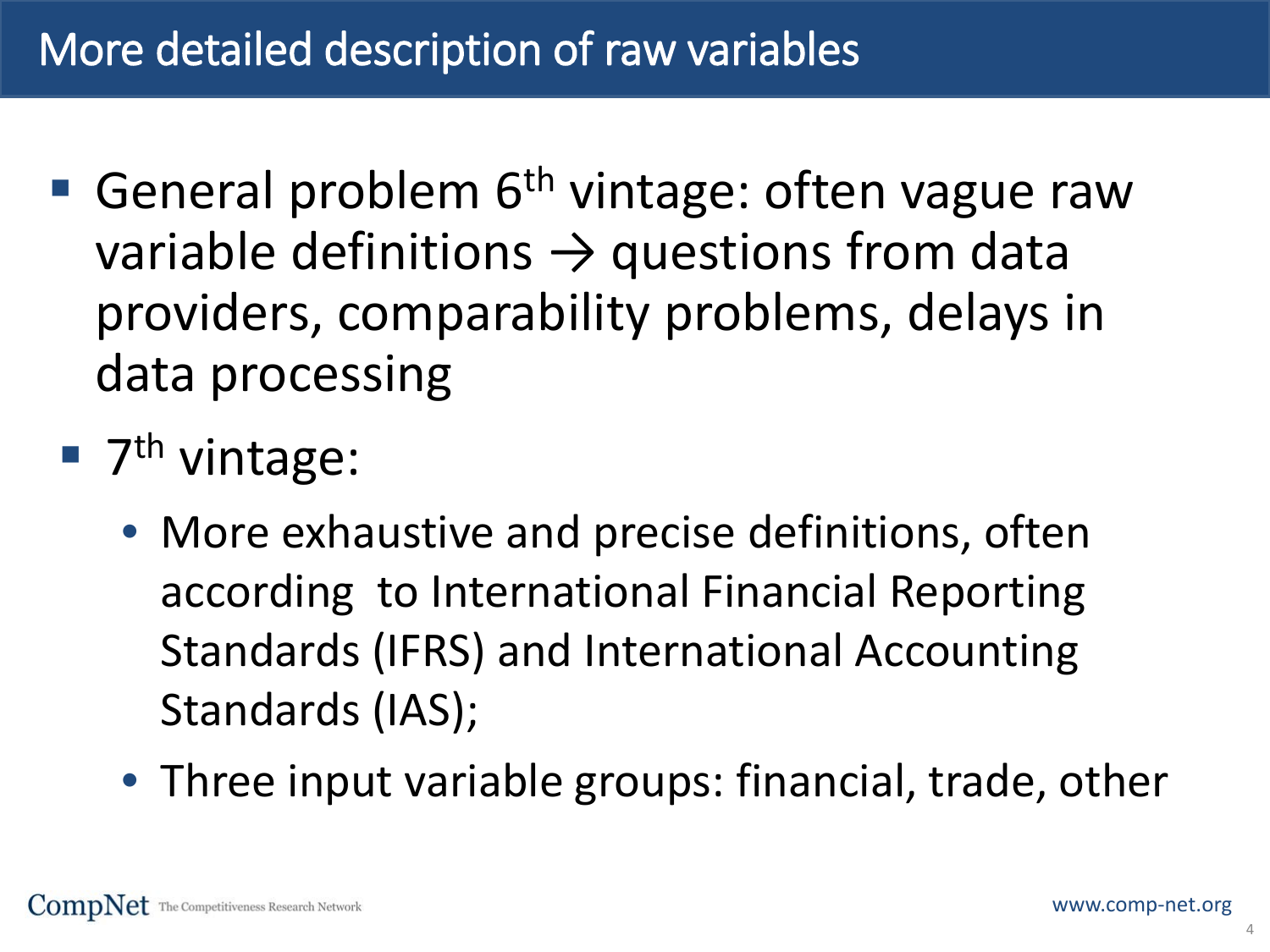#### More detailed description of raw variables

# Old:

|   | <b>Raw variables definition</b>       |                                                                        |
|---|---------------------------------------|------------------------------------------------------------------------|
|   |                                       |                                                                        |
|   | Variable                              | <b>Definition</b>                                                      |
|   | <b>Adjusted export</b>                | Total exports by the firm, adjusted for reporting threshold            |
|   | Capital                               | <b>Tangible fixed assets</b>                                           |
|   | Cash and cash equivalents             | Cash and balances at banks                                             |
|   | Cash flow (from profit/loss statement | EBT + depreciation + extraordinary income                              |
|   | <b>Current assets</b>                 | Cash and other assets expected to turn in cash within a year           |
|   | <b>Current liabilities</b>            | Short term debt + Trade credit + Other current liabilities             |
|   | 0 Depreciation                        | Depreciation on intangible and tangible assets                         |
|   | 1 Dividends                           | <b>Dividends</b>                                                       |
|   | 2 Firm's birth year                   | Year of establishment of the firm (limited availability)               |
|   | 3 Fixed assets                        | Tangible, intangible and other fixed assets                            |
|   | 4 Four-digit sector                   | 4-digit Nace Code rev. 2                                               |
|   | 5 Imports                             | Total imports by the firm                                              |
|   | 6 Intangible fixed assets             | <b>Total intangible fixed assets</b>                                   |
|   | 7 Interest paid and financial charges | Interest on financial debts + other financial expenses                 |
|   | 8 Labor                               | Yearly average number of employees, calculated in full-time equival    |
|   | 9 Labor cost                          | Gross employee compensation (wages + employers' contributions to       |
|   | 0 Long term debt                      | Loansdue in more than 1 year                                           |
|   | 1 Non-current liabilities             | Long term debt + Other non current liabilities                         |
|   | 2 Other current assets                | Current assets - Trade debtors- Total inventories                      |
|   | 3 Other current liabilities           | Other current liabilities                                              |
|   | 4 Other fixed assets                  | Fixed assets - tangible fixed assets - intangible fixed assets         |
|   | 5 Other non-current liabilities       | <b>Provisions</b>                                                      |
|   | 6 Profit/loss                         | <b>EBIT</b> (operating profits)                                        |
|   | 7 Profits and losses before taxes     | EBT (EBIT + financial revenues)                                        |
|   | 8 Raw materials (intermediate inputs) | Consumption of raw materials + energy + external services              |
|   | 9 Sector                              | 2-digit Nace Code rev. 2                                               |
|   | 0 Shareholder funds (equity)          | Equity                                                                 |
|   | 1 Short-term debt                     | Loansdue within 1 year                                                 |
|   | 2 Total assets                        | <b>Total assets</b>                                                    |
|   | 3 Total inventories                   | Inventories and consumable biological assets                           |
|   | 4 Trade credit (accounts payable)     | Trade credit or Accounts payable (Liabilities related to purchased goo |
|   | 5 Trade debt (accounts receivable)    | Trade debt or Accounts receivable                                      |
|   | 6 Turnover                            | <b>Total sales net of VAT</b>                                          |
|   | 7 Unadjusted export                   | Total exports by the firm, not adjusted for reporting threshold        |
|   | 8 Value added                         | Turnover - raw material                                                |
| 9 |                                       |                                                                        |

#### New:

|                                                                     | B                                                                                                                                                                                                                                                                                                                                                                            |                                                                       | D.                                         |                                                                                                                                                                                                       |           |    |
|---------------------------------------------------------------------|------------------------------------------------------------------------------------------------------------------------------------------------------------------------------------------------------------------------------------------------------------------------------------------------------------------------------------------------------------------------------|-----------------------------------------------------------------------|--------------------------------------------|-------------------------------------------------------------------------------------------------------------------------------------------------------------------------------------------------------|-----------|----|
| Variable                                                            | <b>Definition - First best</b><br>Note: For stock variables like assets or liabilities we would<br>prefer the yearly average (e.g. (fixed assets at the beginning<br>of the calendar year + fixed assets at the end of the calendar<br>year)/2). Stock variables at a particular point in time (e.g.,<br>beginning or end of the accounting period) are only second<br>best. | <b>Definition - Second best</b>                                       | Definition - Third best                    | <b>Information to document</b><br>the data:<br>What definition have you<br>used? Please specify<br>which of the proposed<br>definitions you have used.<br>If you have used a<br>different definition. | Module    |    |
| Fixed assets                                                        | Sub item of non-current assets (yearly average) consisting of capital<br>(tangible fixed assets) + intangible fixed assets + other fixed assets<br>(mainly financial long-term assets)                                                                                                                                                                                       | Fixed assets at a particular<br>point in time                         |                                            |                                                                                                                                                                                                       | Financial |    |
| Capital                                                             | Balance sheet item tangible fixed assets (yearly average), sub-item of<br>fixed assets and non-current assets: only land, machinery, equipment,<br>buildings and other durables; does not include long-term financial<br>assets and intangible assets (patents, goodwill etc.)                                                                                               | Tangible fixed assets at a<br>particular point in time                |                                            |                                                                                                                                                                                                       | Financial |    |
| Intangible fixed assets (New in CompNet)                            | Related balance sheet item intangible fixed assets (yearly average):<br>acquired - not developed in-house - intellectual property (patents,<br>licences, copyrights, trademarks) and goodwill                                                                                                                                                                                | Intangible fixed assets at a<br>particular point in time              |                                            |                                                                                                                                                                                                       | Financial |    |
| Other fixed assets                                                  | Basically all fixed assets (yearly average), that could not be subsumed<br>under tangible fixed assets or intangible fixed assets: contains<br>mainly long-term financial assets such as shares in affiliated<br>enterprises, loans to affiliated enterprises, stocks, securities or<br>bonds held not for immediate sale                                                    | Other fixed assets at a<br>particular point in time                   |                                            |                                                                                                                                                                                                       | Financial |    |
| Current assets                                                      | Current assets (yearly average) are assets according to IAS 1.66:<br>expected to be realised in the entity's normal operating cycle, held<br>primarily for the purpose of trading. Sub-items are: accounts<br>receivable, total inventories and other current assets (including cash<br>and cash equivalents)                                                                | Current assets at a particular accounts receivable +<br>point in time | cash and cash equivalents +<br>inventories |                                                                                                                                                                                                       | Financial |    |
| Cash and cash equivalents                                           | Balance sheet item cash and cash equivalent (yearly average), it is a<br>sub-item of other current assets: value of a company's assets that are<br>cash or can be converted into cash immediately. These include cash<br>means, bank accounts, marketable securities, commercial paper,<br>treasury bills and short-term government bonds with a maturity date               | Cash and cash equivalents.<br>lat a particular point in time          |                                            |                                                                                                                                                                                                       | Financial |    |
| Total inventories                                                   | Inventories (yearly average) according to IAS 2.6: include assets held<br>for sale in the ordinary course of business (finished goods), assets in [particular point in time<br>the production process for sale in the ordinary course of business<br>(work in process), and materials and supplies that are consumed in<br>production (raw materials)                        | Total inventories at a                                                |                                            |                                                                                                                                                                                                       | Financial | No |
| Accounts receivable                                                 | Related balance sheet item: accounts receivable (yearly average), sub-<br>item of current assets                                                                                                                                                                                                                                                                             | Accounts receivable at a<br>particular point in time.                 |                                            |                                                                                                                                                                                                       | Financial |    |
| Other current assets<br>( ) IE Financial variables / Trade<br>Other | Basically all current assets (yearly average) that could not be<br>subsumed under accounts receivables and inventories: contains for<br>example cash and cash equivalent (see definition above), prepaid<br>expenses and accrued income.<br>Ø.                                                                                                                               | Other current assets at a<br>particular point in time                 |                                            |                                                                                                                                                                                                       | Financial |    |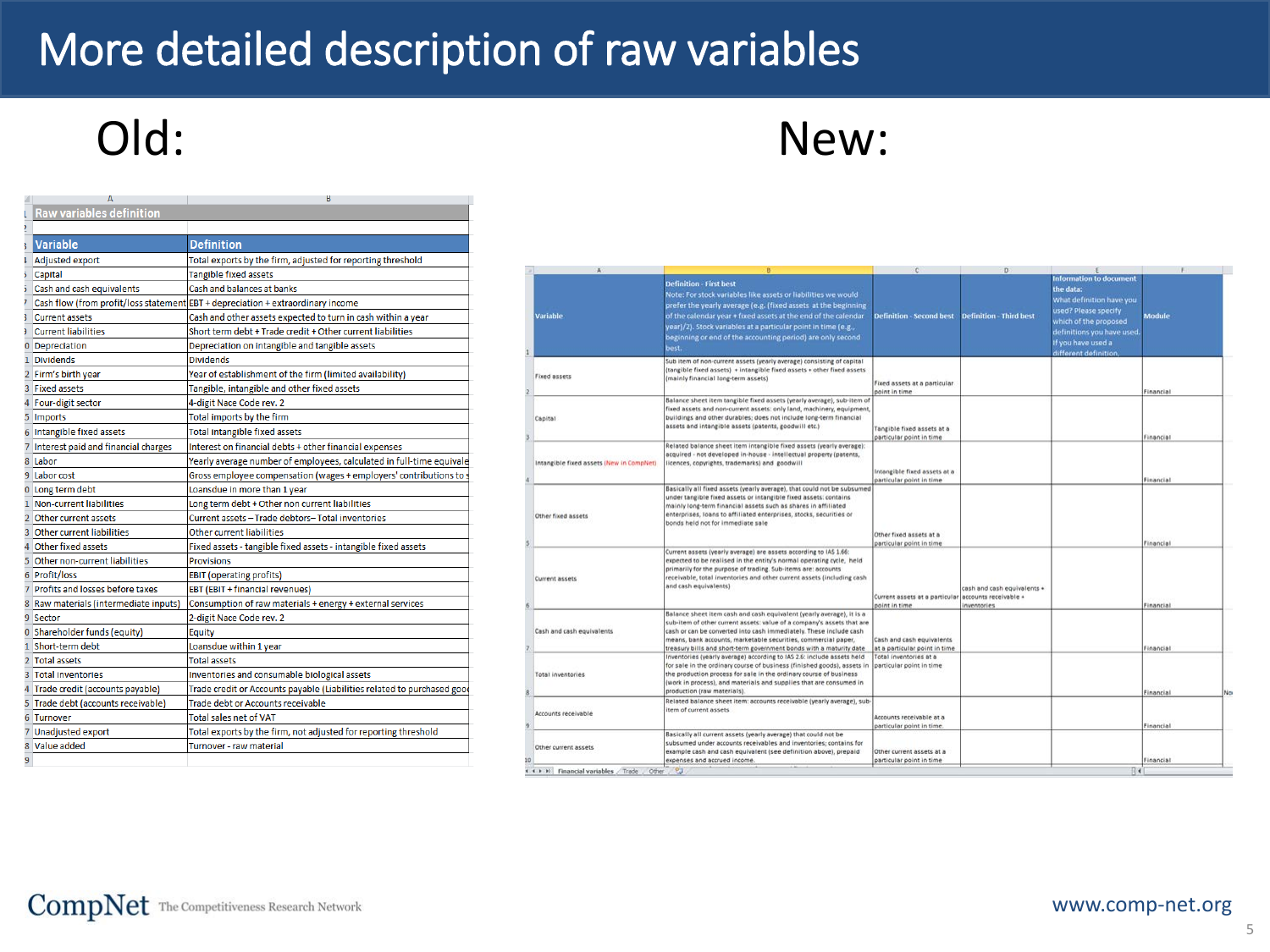- Complete revision of the questionnaire: Excelfile instead of text file
- Raw variable preferred definition now also included in questionnaire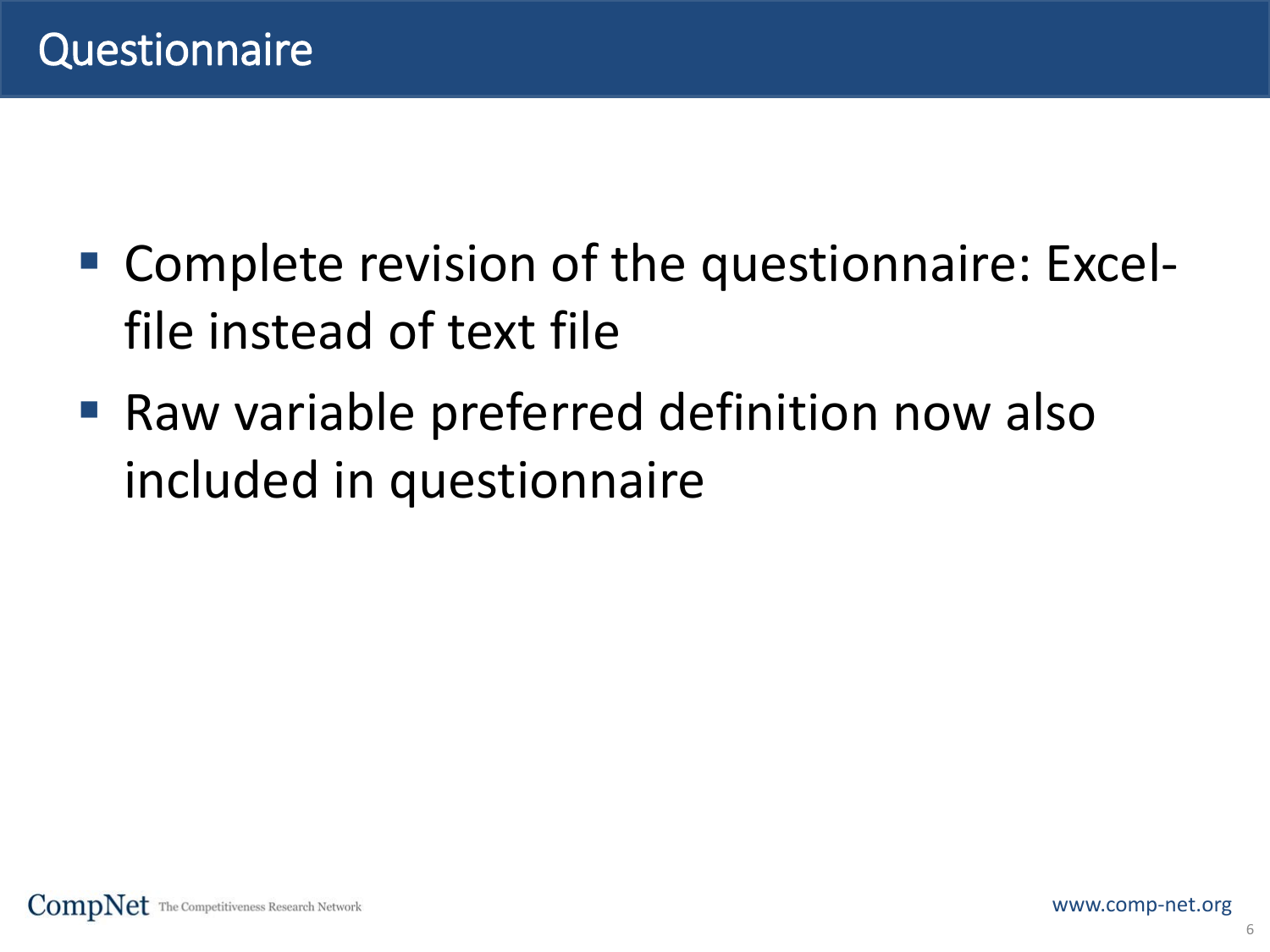#### Revised questionnaire

## Old:

| Questionnaire - Notepad                                            |                                |                     |      |
|--------------------------------------------------------------------|--------------------------------|---------------------|------|
| Edit Format View Help<br><b>File</b>                               |                                |                     |      |
| *********Ouestionnaire*******                                      | $\overline{\mathcal{A}}$       | $\overline{A}$      |      |
| 1) Which is your country?                                          | $\mathbf{1}$<br>$\overline{2}$ | <b>This Quest</b>   |      |
| <b>PORTUGAL</b>                                                    |                                | ID                  | qu   |
| 2) Which is the path of your database?                             |                                |                     |      |
| e:\DATEN\PROJEKTE\Compnet\Do Files\Preparation\Test_File_Portugal\ |                                |                     |      |
| 3) How is your database called?                                    |                                |                     |      |
| PTadj_augmented 40e.dta                                            |                                |                     |      |
| 4) How is your additional dataset file (sent by CompNet) named?    |                                |                     |      |
| Country_Portugal.dta                                               | 3<br>4                         | $\mathbf{1}$        | W    |
| 5) How do you call your capital variable?                          |                                | $\mathbf{r}_{2}$    | W    |
| TANGIBLE_FIXED_ASSETS                                              |                                |                     | da   |
| 6) How do you call your raw material variable?                     | 5                              | 6 <sup>2</sup>      | Hc   |
| m                                                                  |                                | 4                   | Ho   |
| 7) How do you call your labor cost variable?                       | 7                              |                     | file |
| 1c                                                                 |                                | 5                   | Ho   |
| 8) How do you call your value added variable?                      |                                |                     | va   |
| <b>ADDED_VALUE</b>                                                 | 8                              |                     |      |
| 9) How do you call your labor variable?                            |                                | 6                   | Ho   |
| NUMBER_OF_EMPLOYEES                                                |                                |                     | int  |
| 10) How do you call your sector variable?                          |                                |                     |      |
| NACE_CODE_V2                                                       |                                |                     |      |
| 11) How do you call your turnover variable?                        |                                |                     |      |
| <b>OPERATING_REVENUE</b>                                           | 9                              |                     |      |
| 12) How do you call your mark/id variable?                         |                                | 7                   | Hc   |
| BVD_ID                                                             |                                | II I + > + Question | co   |

#### New:

| 4              | $\overline{A}$                                                                                                                                 | B                                                               | Ċ                                                                                                                                                                               | D                                                                             | Ë                                                                                                                                                                                                                                                                                                                                                                                                                                                                                                                                   |
|----------------|------------------------------------------------------------------------------------------------------------------------------------------------|-----------------------------------------------------------------|---------------------------------------------------------------------------------------------------------------------------------------------------------------------------------|-------------------------------------------------------------------------------|-------------------------------------------------------------------------------------------------------------------------------------------------------------------------------------------------------------------------------------------------------------------------------------------------------------------------------------------------------------------------------------------------------------------------------------------------------------------------------------------------------------------------------------|
| $\mathbf{1}$   | This Questionaire is filled with example variables from our data set. Please substitute the answers with you own information or delete and lea |                                                                 |                                                                                                                                                                                 |                                                                               |                                                                                                                                                                                                                                                                                                                                                                                                                                                                                                                                     |
| $\overline{2}$ |                                                                                                                                                |                                                                 |                                                                                                                                                                                 |                                                                               |                                                                                                                                                                                                                                                                                                                                                                                                                                                                                                                                     |
| 3              | ID                                                                                                                                             | question_txt                                                    | required format<br><b>Note: This</b><br>question refers<br>only to the<br>format of the<br>required raw<br>variables,<br>either "string", or<br>"float" with "," as<br>the 1000 | question answer                                                               | definition_information                                                                                                                                                                                                                                                                                                                                                                                                                                                                                                              |
| 4              | 1                                                                                                                                              | Which is your country?                                          |                                                                                                                                                                                 | Portugal                                                                      |                                                                                                                                                                                                                                                                                                                                                                                                                                                                                                                                     |
| 5              | $\overline{2}$                                                                                                                                 | Which is the path of your<br>database?                          |                                                                                                                                                                                 | e:\DATEN\PROJEKTE\<br>Compnet\Do<br>Files\Preparation\Tes<br>t File Portugal\ |                                                                                                                                                                                                                                                                                                                                                                                                                                                                                                                                     |
| 6              | 3                                                                                                                                              | How is your database called?                                    |                                                                                                                                                                                 | PTadj augmented 40e.dta                                                       |                                                                                                                                                                                                                                                                                                                                                                                                                                                                                                                                     |
| 7              | 4                                                                                                                                              | How is your additional dataset<br>file (sent by CompNet) named? |                                                                                                                                                                                 | Country Portugal.dta                                                          |                                                                                                                                                                                                                                                                                                                                                                                                                                                                                                                                     |
| 8              | 5                                                                                                                                              | How do you call your capital<br>variable?                       | float                                                                                                                                                                           |                                                                               | TANGIBLE FIXED ASSI Balance sheet item tangible fixed assets (yearly average),<br>sub-item of fixed assets and non-current assets: only<br>land, machinery, equipment, buildings and other durables;<br>does not include long-term financial assets and intangible<br>assets (patents, goodwill etc.)                                                                                                                                                                                                                               |
| 9              | 6                                                                                                                                              | How do you call your<br>intermediate input variable?            | float                                                                                                                                                                           | m                                                                             | All expenses of the firm for products and services<br>acquired valued at basic prices, i.e. excluding Non-VAT<br>taxes on products but including subsidies on products.<br>Definition includes all expenses for raw materials and<br>consumables, expenses for components, expenses for<br>goods intended for resale and expenses for hired<br>services. (If items from income statement are used:<br>expenses for purchased materials and hired services only<br>according to the classification of expenses by nature<br>method.) |
|                | 7                                                                                                                                              | How do you call your labor                                      | float                                                                                                                                                                           | lс                                                                            | Gross wages and salaries paid to employees, other                                                                                                                                                                                                                                                                                                                                                                                                                                                                                   |
|                |                                                                                                                                                |                                                                 |                                                                                                                                                                                 |                                                                               |                                                                                                                                                                                                                                                                                                                                                                                                                                                                                                                                     |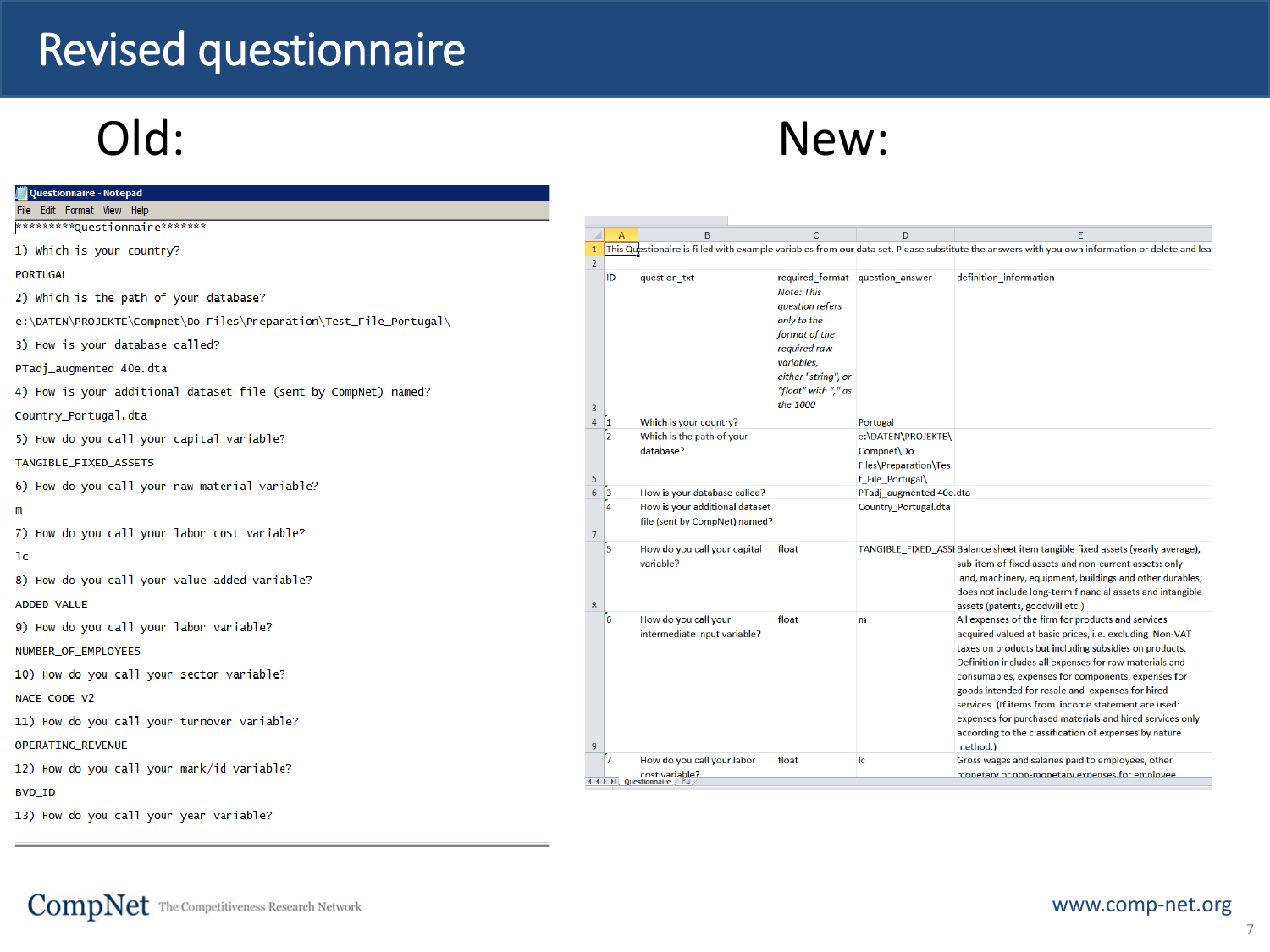- $\blacksquare$  6<sup>th</sup> vintage: only unadjusted export raw data
- $\blacksquare$  7<sup>th</sup> vintage:
	- Additional trade information in trade questionnaire
	- Threshold adjustment procedure
	- Import- and export data at intra- and extra EU level available (at least for some countries)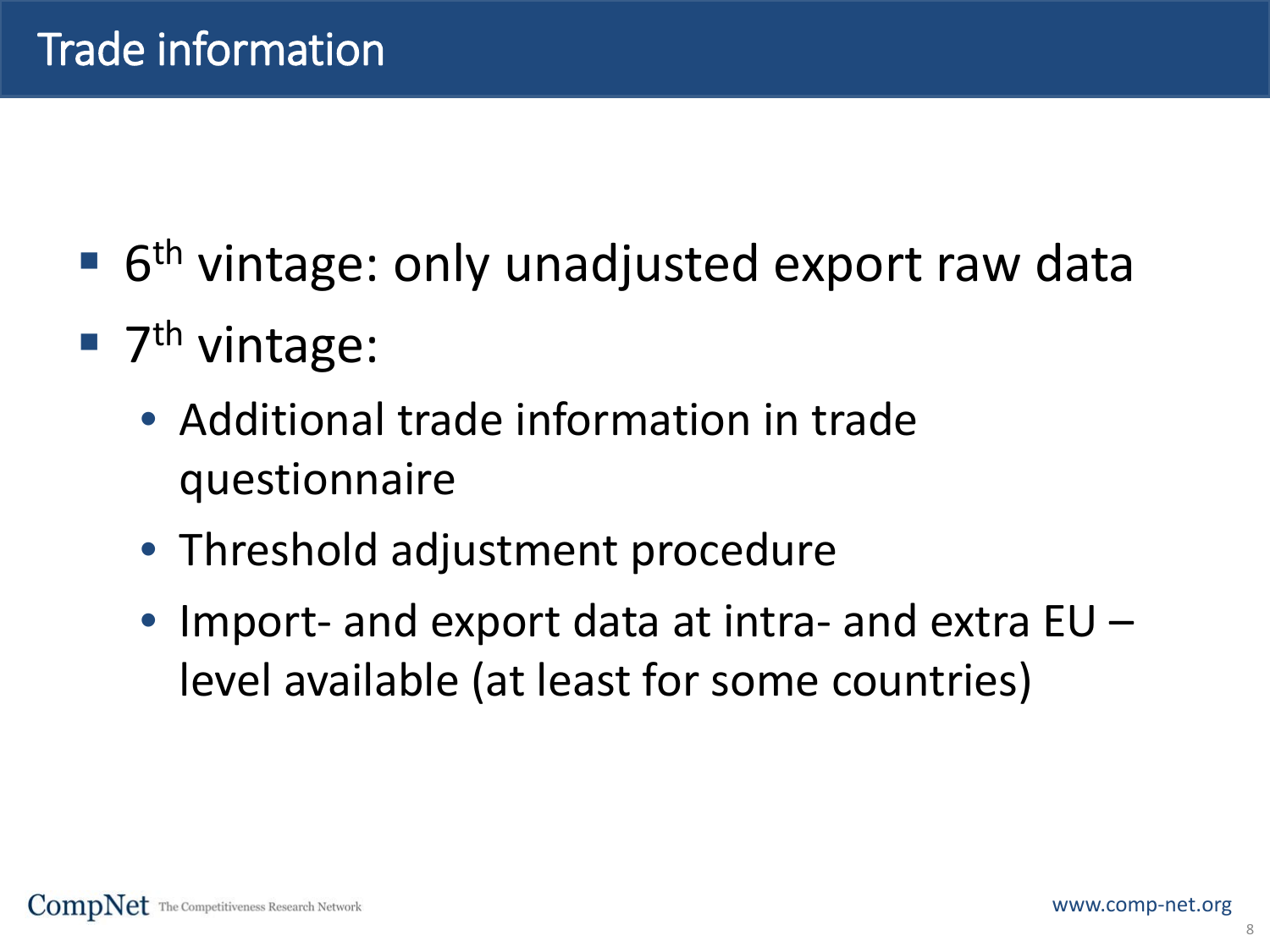# Code changes

 $\textbf{CompNet} \text{ The Competitiveness Research Network}$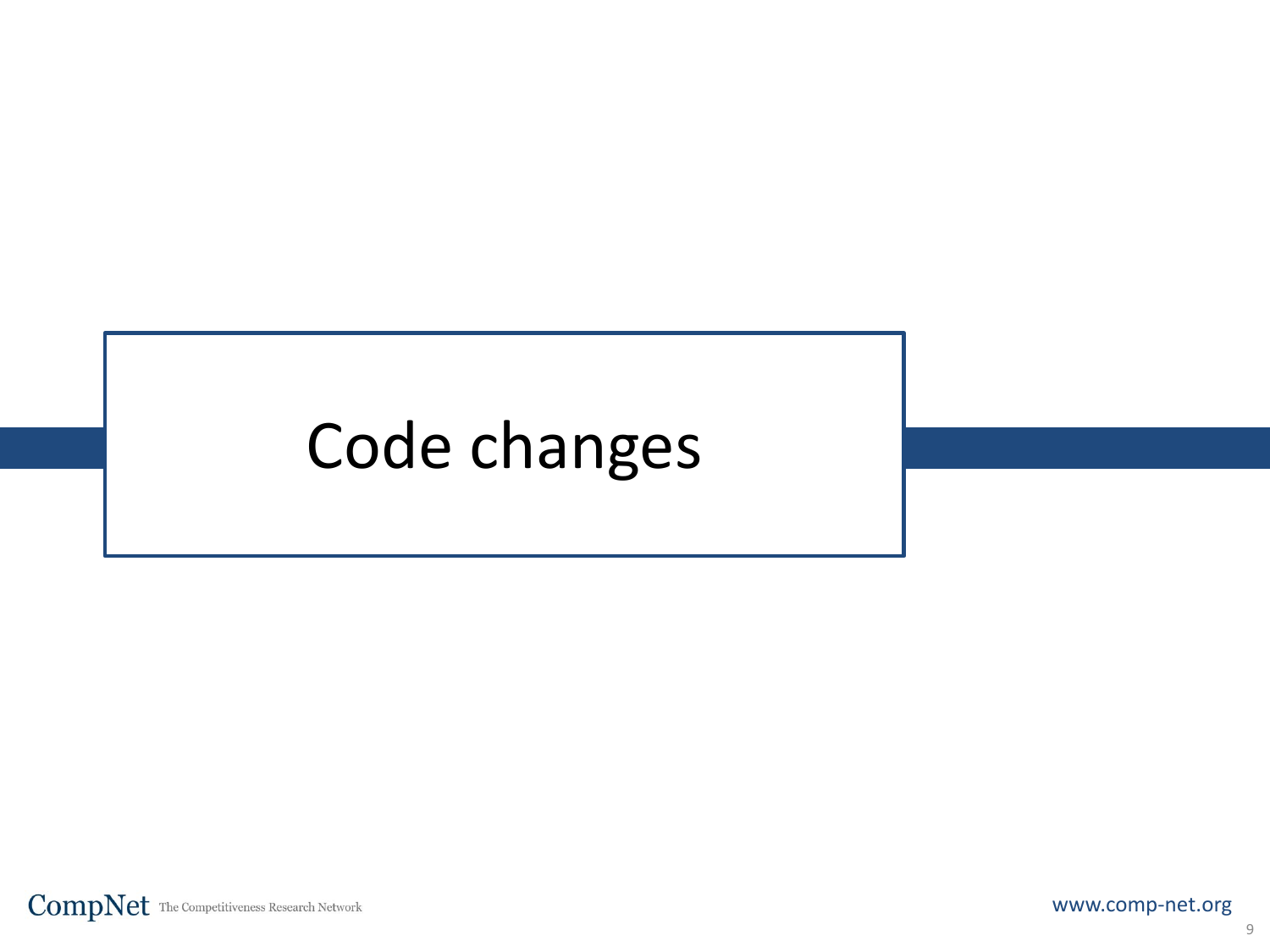- 6<sup>th</sup> Vintage: read in from text-file, line numbers as reference  $\Rightarrow$  difficult to check even for programmers, sensitive to errors (e.g. accidentally deleted lines)
- 7<sup>th</sup> Vintage: read in from Excel files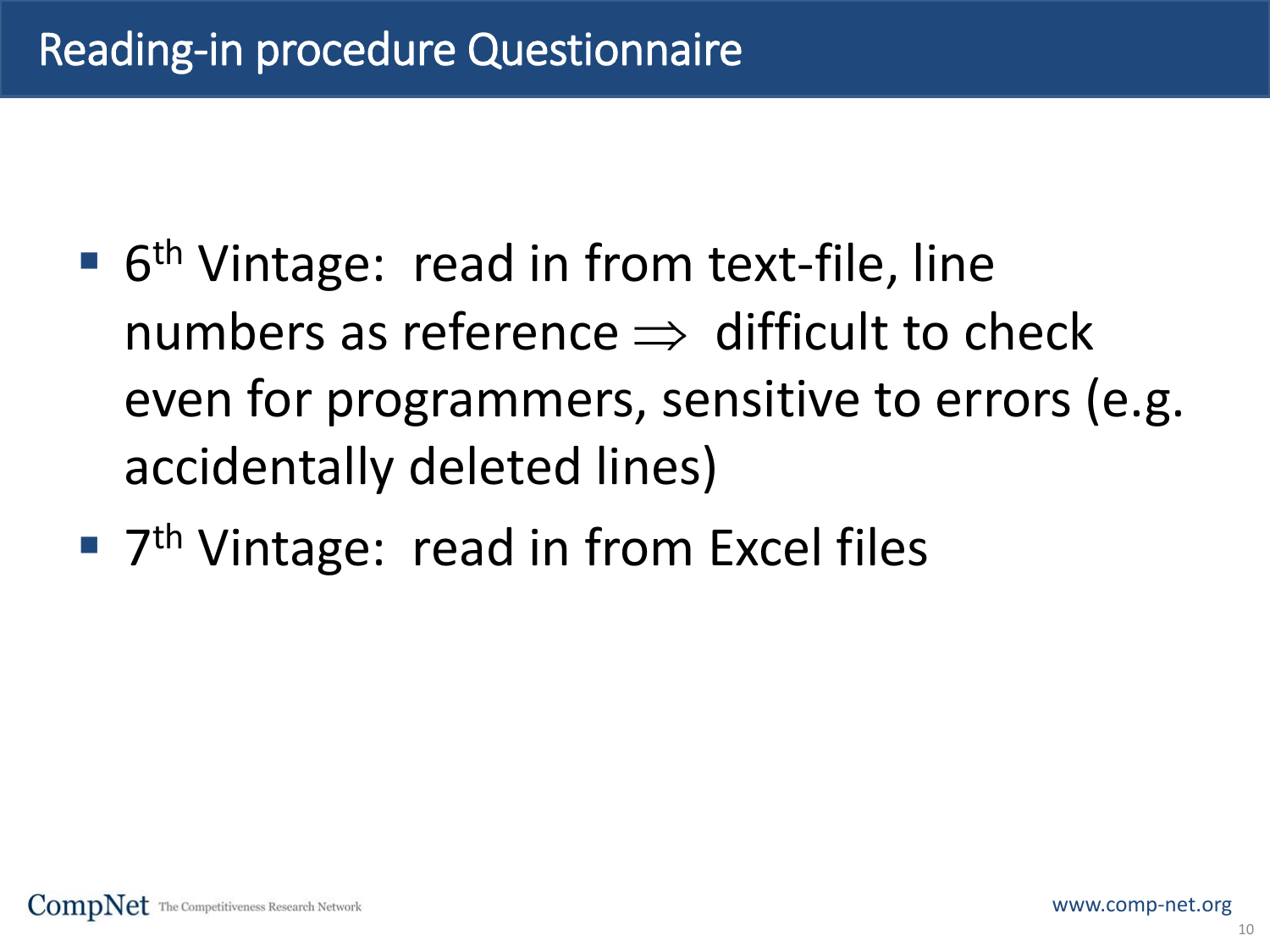- 6<sup>th</sup> Vintage: only selected log files produced (e.g. Data Preparation.smcl)  $\Rightarrow$  difficulties with error diagnosis for CompNet secretariat
- 7<sup>th</sup> Vintage: each code module produces a separate log file to make error checking easier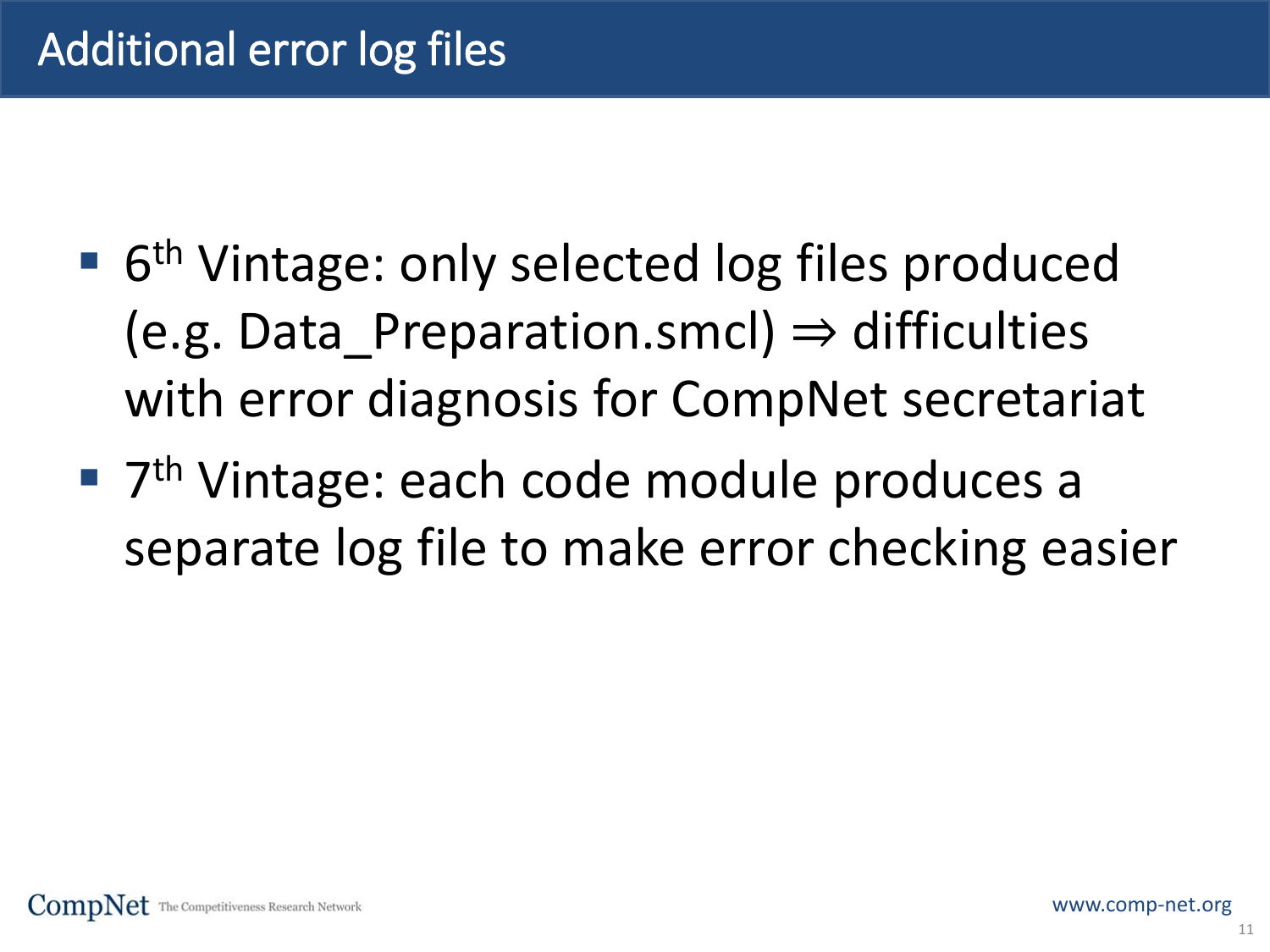- 6<sup>th</sup> Vintage: not advisable to interrupt and restart code  $\Rightarrow$  global macros lost, indicators not calculated, program crash
- 7<sup>th</sup> Vintage: each module reloads global macros and data  $\Rightarrow$  modules have still to be run sequentially but code can be paused and rerun after a module has finished.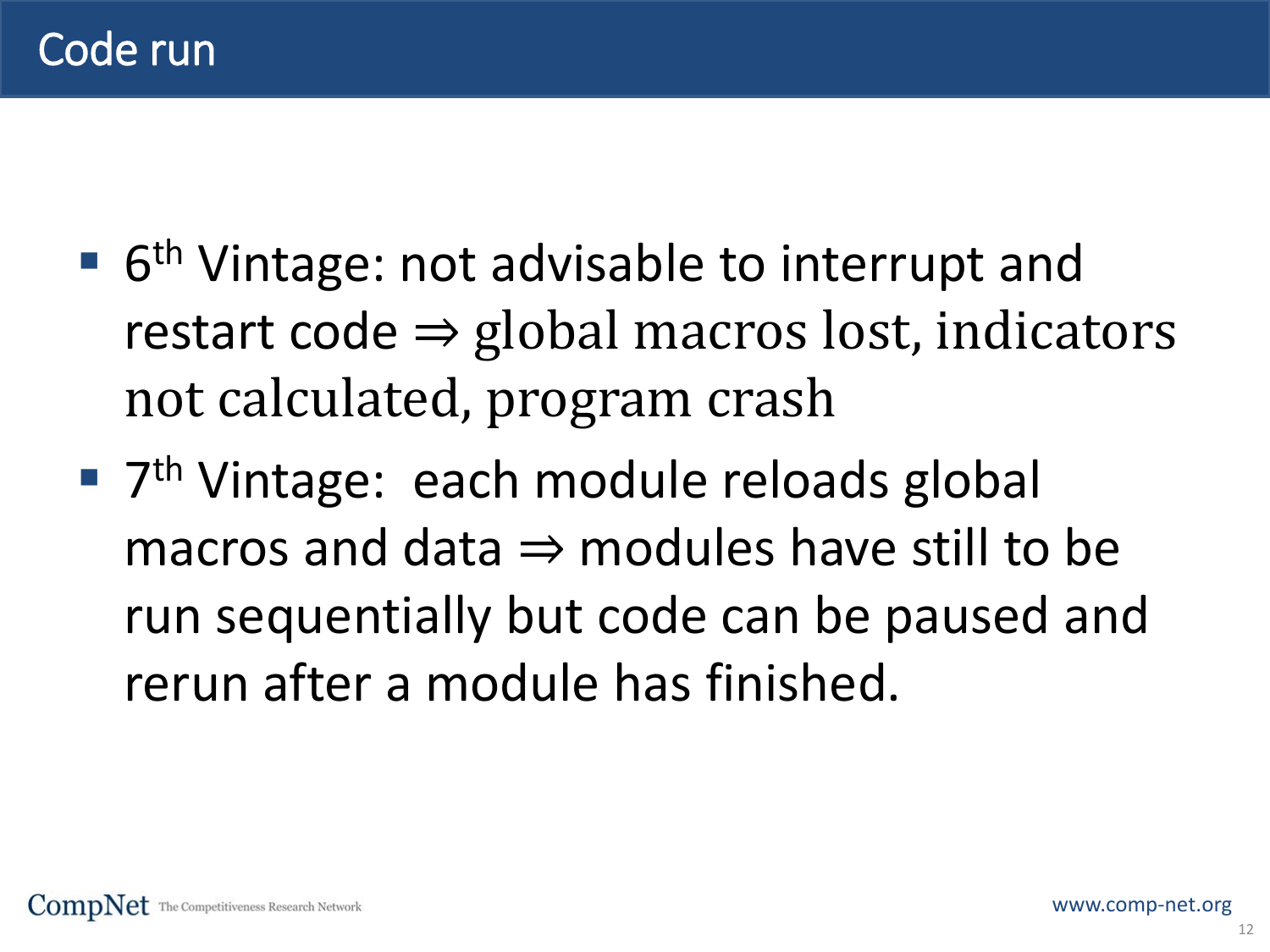### $\blacksquare$  6<sup>th</sup> Vintage:

- Outlier routine dropped individual value
- Level compared to sector
- Growth
- $\blacksquare$  7<sup>th</sup> Vintage:
	- Drop observation
	- when the ratios between VA,LC,K,L,M are several igrs away from median
	- Growth rates of L above harcoded thresholds
- Reason:
	- Is robust to being run as secondary outlier routine
	- Drops significantly more firms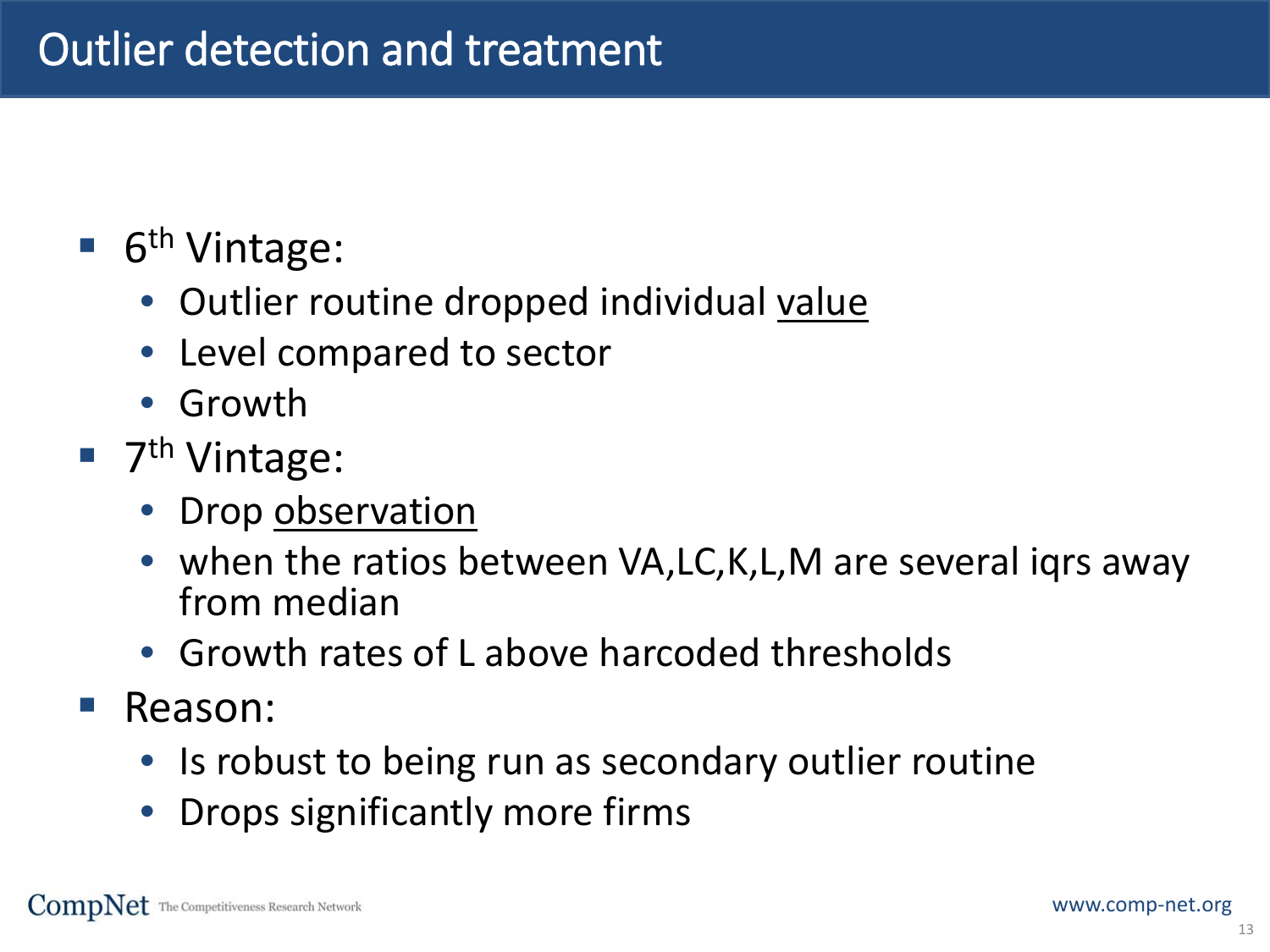- 6<sup>th</sup> vintage: except for some exceptions based on firm numbers published by Eurostat, weighting based on macro sector and size class (1-digit)
	- 7<sup>th</sup> vintage: calculation of sector (2-digit) and size class weights based on national business registers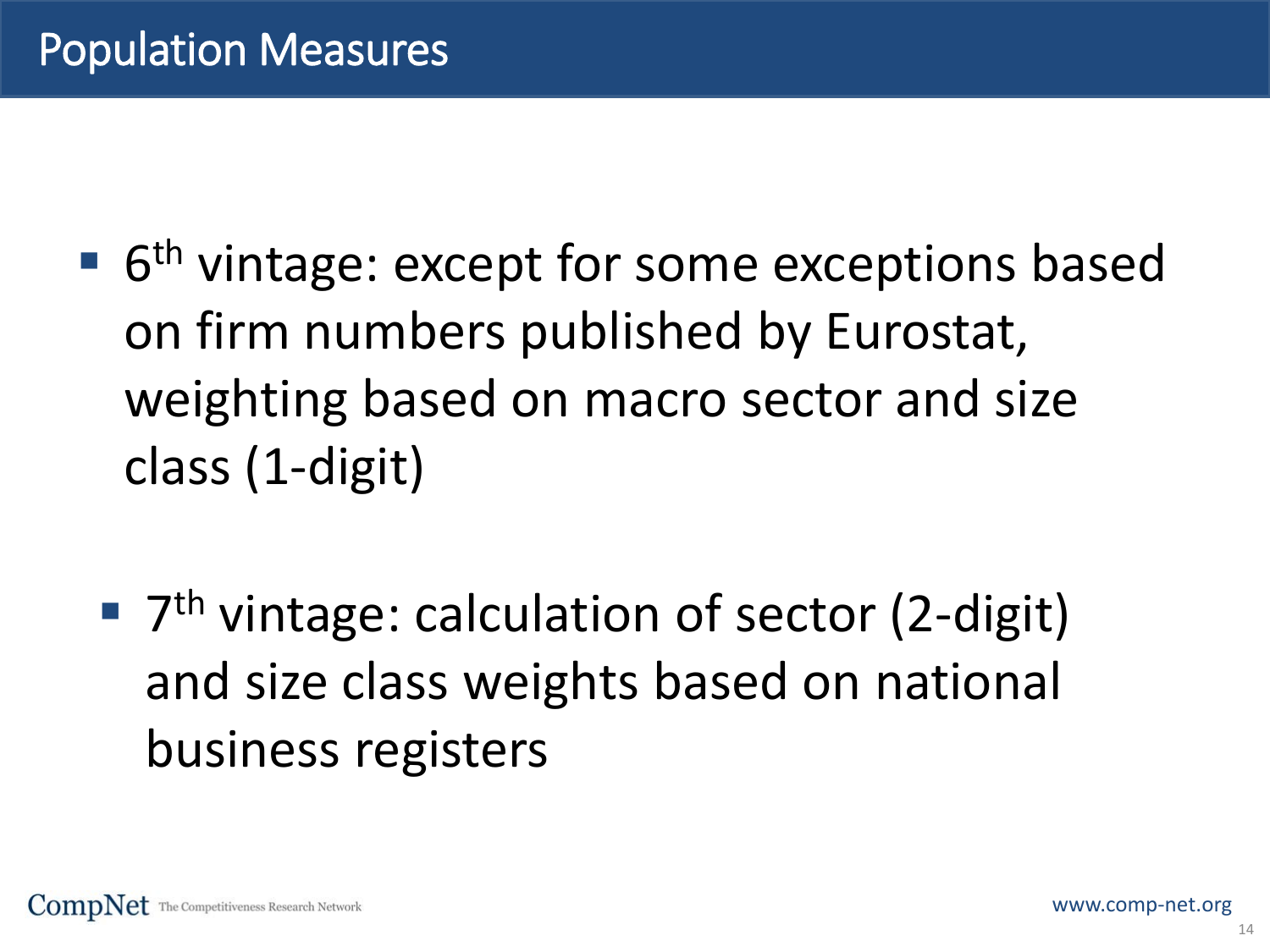## Weighting procedure

| Firm id |       |            | Size Firms in<br>$\ $ Class $\ $ Population $\ $ | <b>NA</b> |
|---------|-------|------------|--------------------------------------------------|-----------|
|         | 100   |            | 10                                               | 200K      |
|         | 10000 | $\sqrt{5}$ |                                                  | 200M      |

- **3** Different relevant means of  $\frac{VA}{I}$  $\overline{L}$ :
	- Sample mean: 11.1K
	- Firm population mean: 3.6K

• Aggregate 
$$
\frac{VA}{L}
$$
 (mean per worker): 18K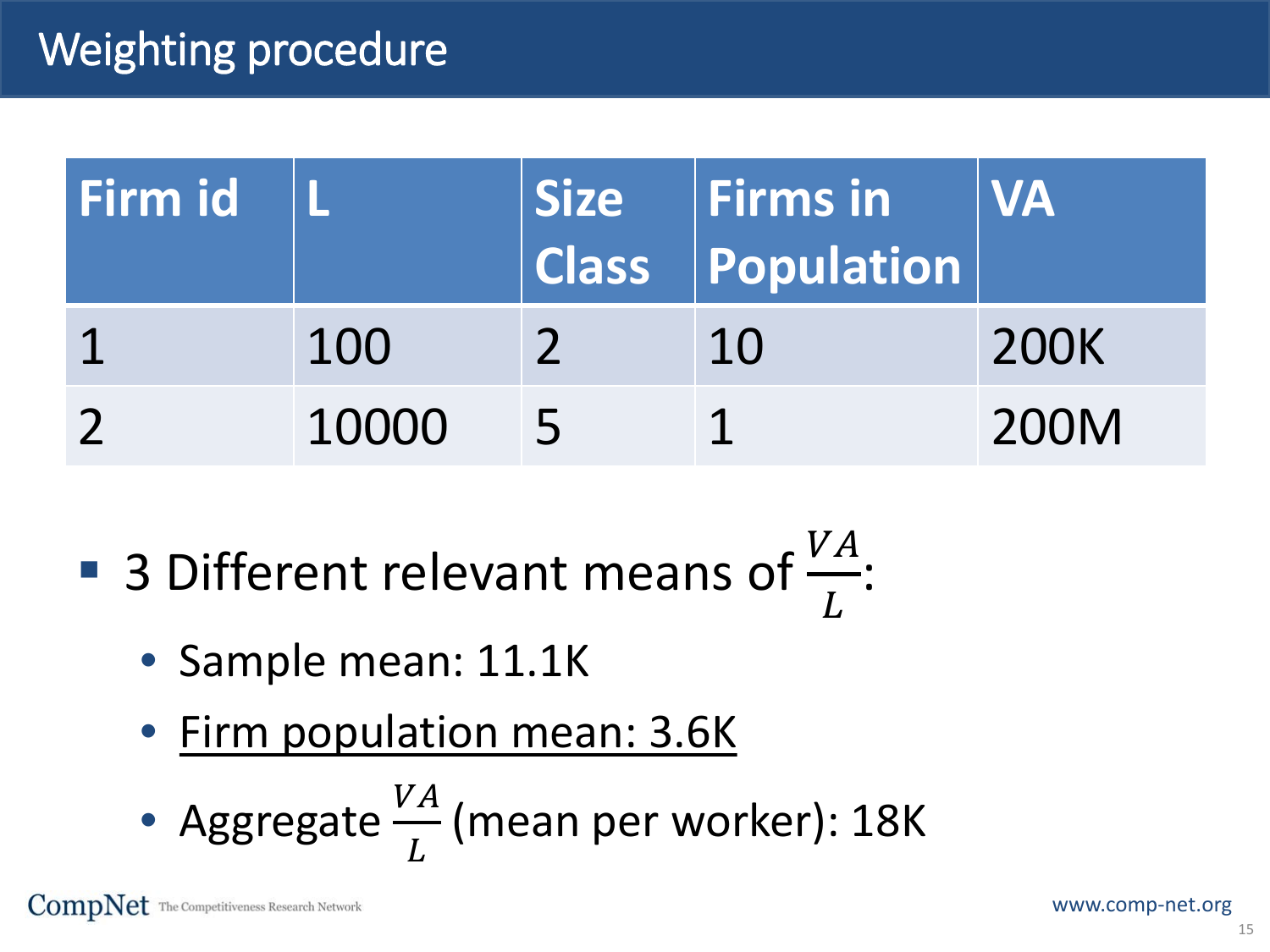■ This vintage, we aggregate data

- quality check
- Create "EU" country
- **Methodology:**

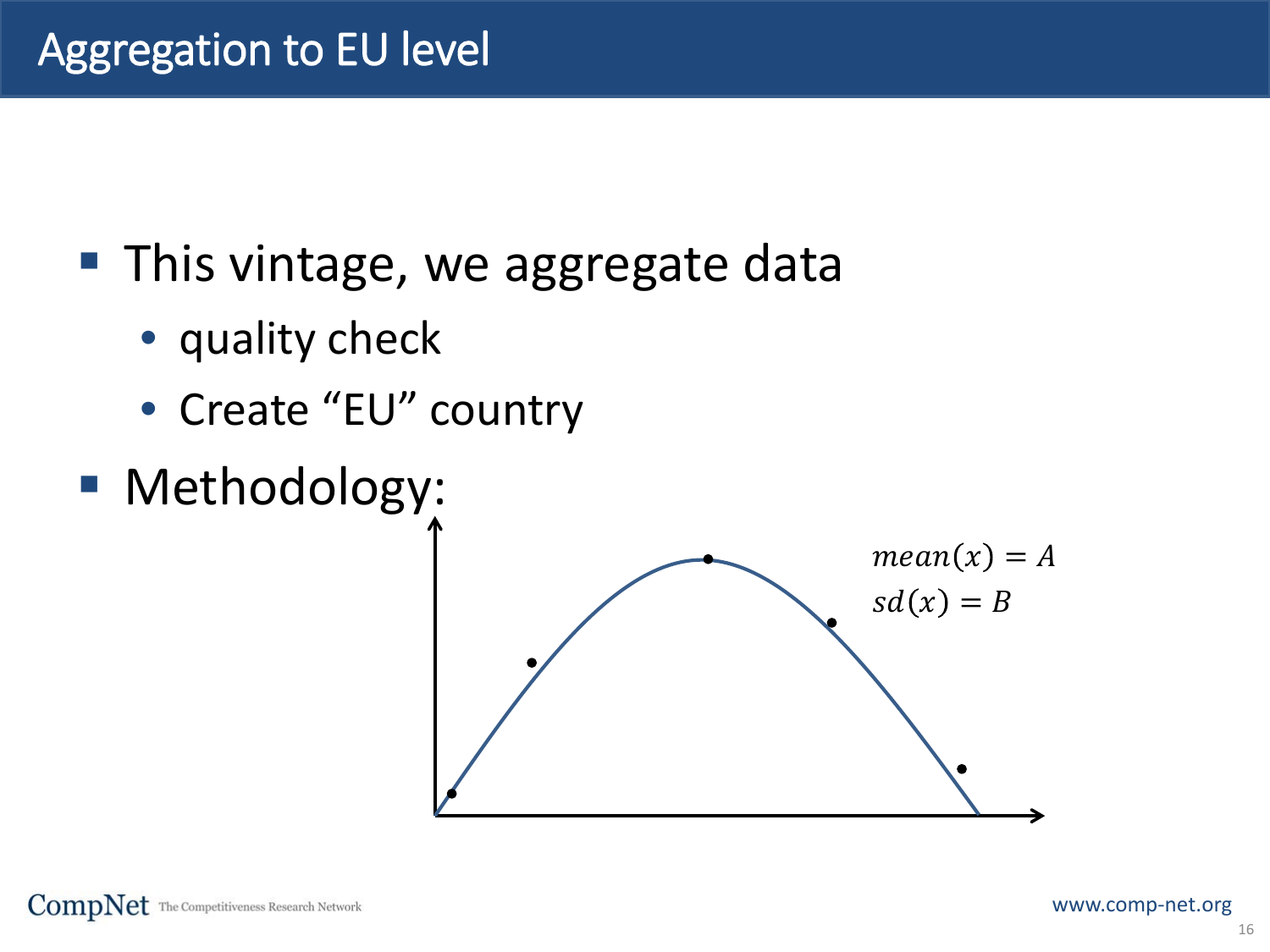### Productivity and production function estimation

- 6<sup>th</sup> vintage: General problem of unsatisfactory production function estimations (especially translog results); reasons: one-shot results, measurement problems (e.g. measurement of capital stock), underlying assumptions of estimation method
- 7<sup>th</sup> vintage: OLS-estimations as baseline
- (General problem of cross-country comparability of regression-based productivity measures)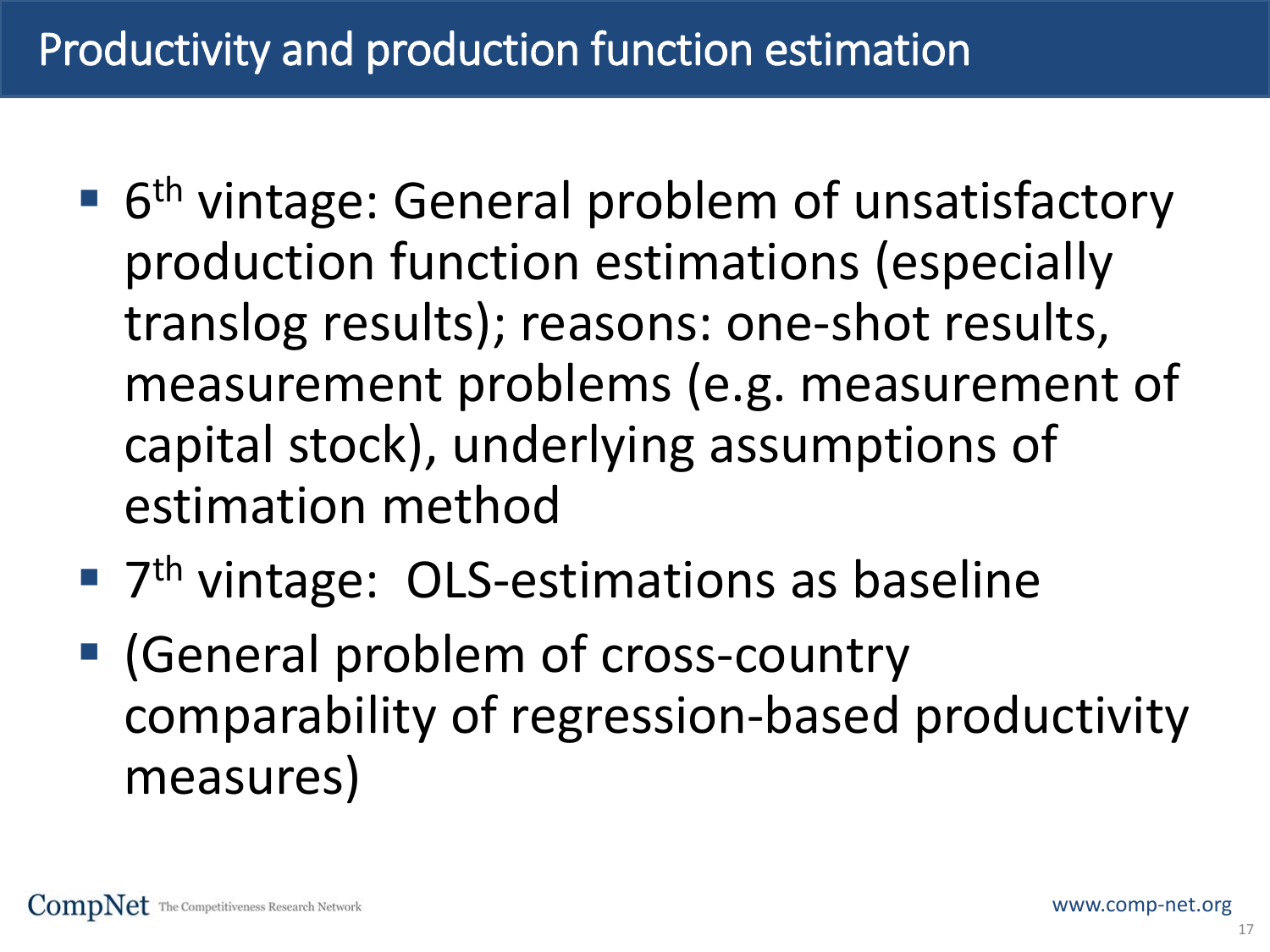# Changes data collection process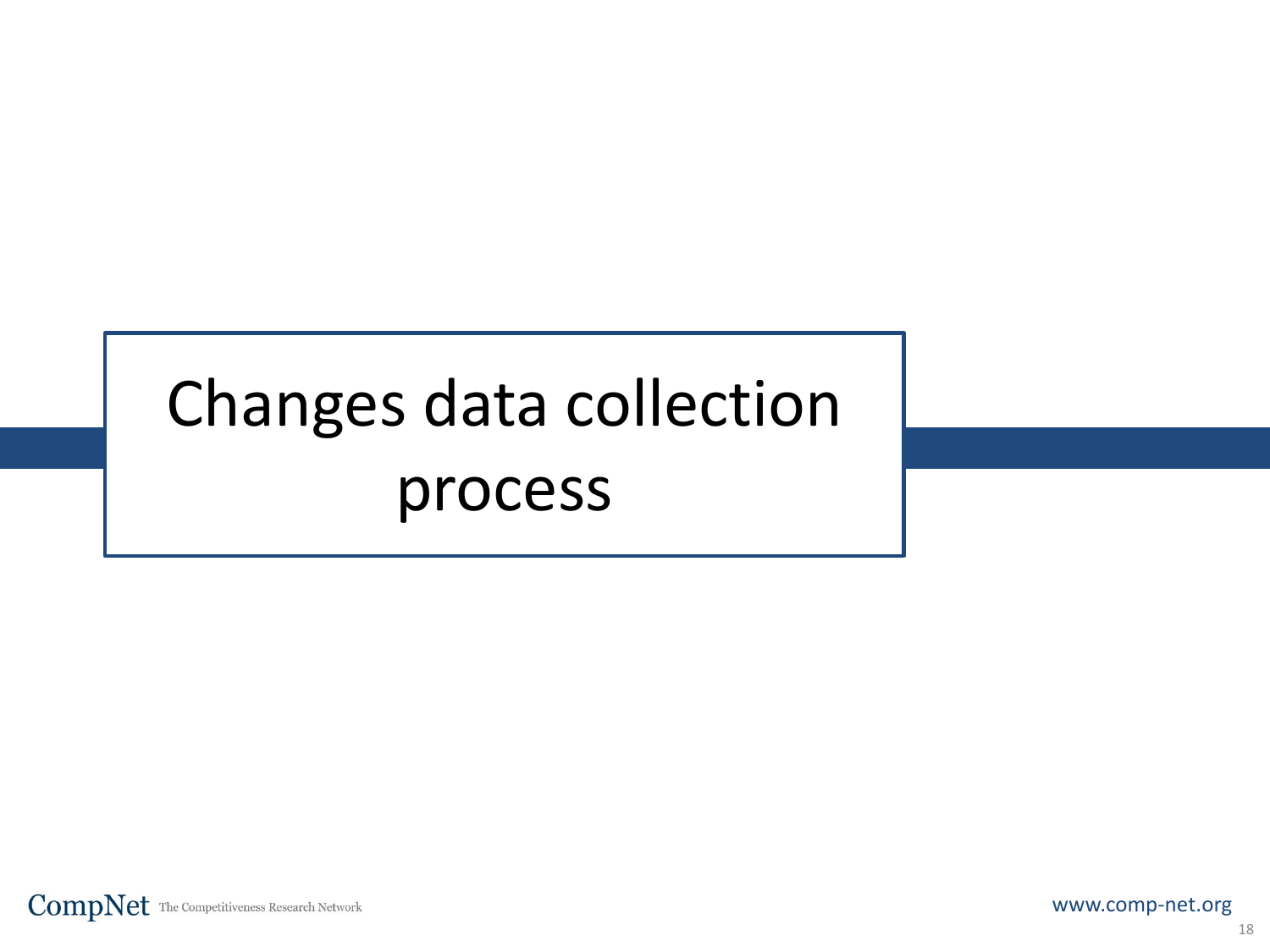- 6<sup>th</sup> Vintage: successive collection of results for the full and the 20E sample  $\Rightarrow$  shorter calculation time per sample but unnecessary delays and additional data collection cost
- 7<sup>th</sup> Vintage: code produces output simultaneously for full and 20E sample